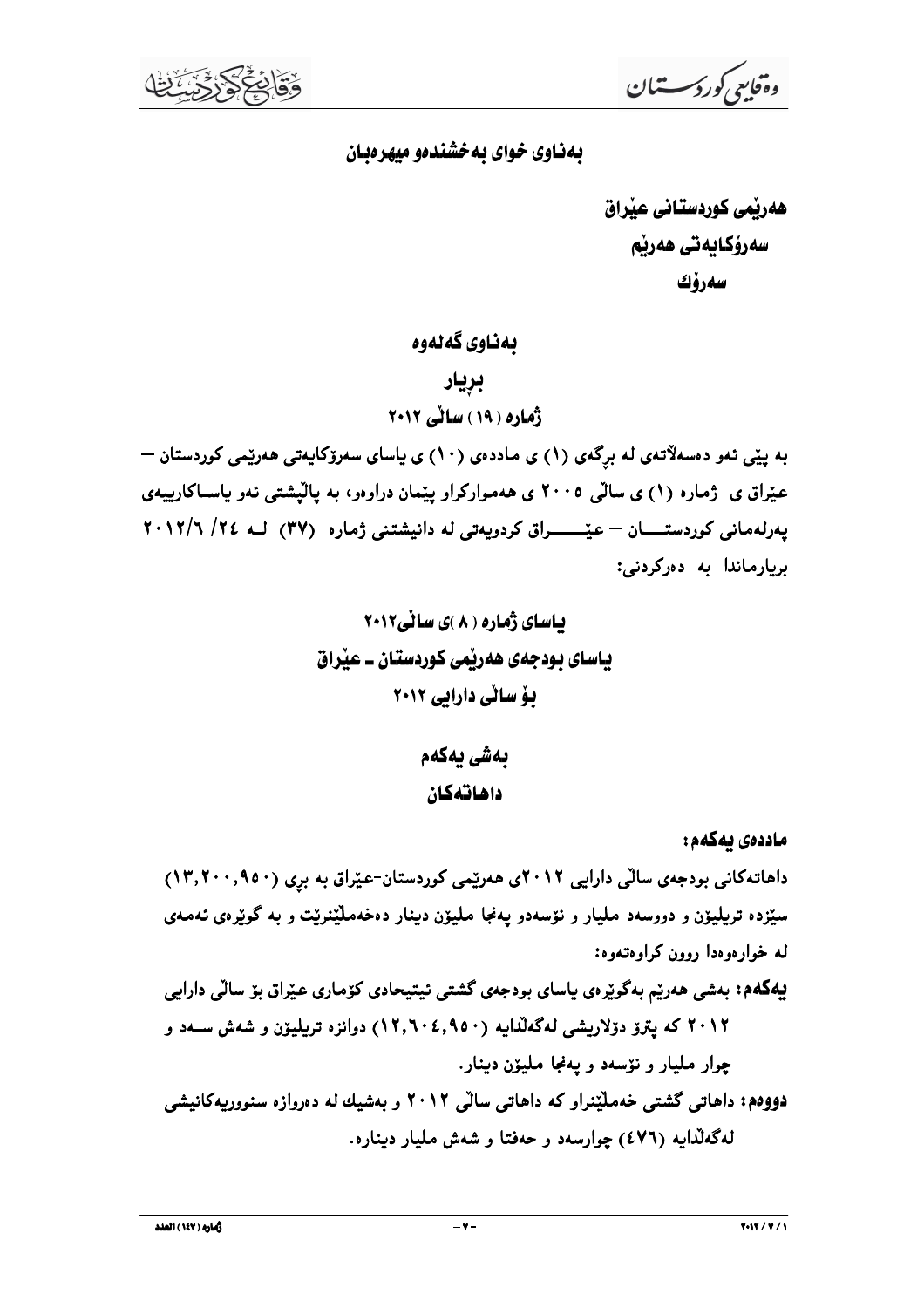وةفاسي كورد سستيان

سپیپهم: نهوهی له دهرهیننان و بهکارهیننانی ناوخو (نهوت و گاز) و (پسترودولار)هوه دی (۱۲۰) سهد و بیست ملیار دیناره.

# ىەشى دووەم <u>( خەرجىيەكان و كورتھننان )</u>

ماددهي دووهم:

- یهکهم: برّ خدرجییهکانی سالّی دارایی ۲۰۱۲ گوژمهیهك كه برِهکهی (۱۵٬۲٤۵٬۷۹۷) پــازده ههزار و دووسهد و چل و پێنج مليار و حهوت سـهد و نـهوهد و حـهوت مليـــۆن دينـــار دادهنریت و بهم شیوهیهی خوارهوه دابهش دهکریت:
- ۱ــ گوژمهیهك به بری (۰٫۷۹۷) ده ههزار و حهوت سهد و چل و یپّنج ملیار و حهوت سهد و نهوهد و حهوت ملیوّن دینار بوّ خهرجییهکانی بهکاربردن و بـهم شــیّوهیهی خــوارهوه دابەش دەكريت:
- أ- گوژمهیهك به برى (١٨٥ه.١٢٤,٥١٨) ده ههزار و شهش سهد و بیست و چوار ملیار و پیّــنج سهد و ههژده مليون دينار يو خەرجيپەكانى بەكارېردن يو حكومەتى هەرپيمى كوردستان.
- ب- گوژمهیهك به برى (٦٨,٢٨٠) شهست و ههشت مليار و دووسهد و ههشتا مليۆن دينار بۆ خەرجييەكانى يەرلەمانى كوردستان.
- جـ– گوژمـهیـهك بـه بری (٥٢,٩٩٩) یـهنجا و دوو مـلیـار و نـۆسـهد و نـهوهد و نـۆ مـليـۆن ديـنـار بـۆ خەرجييەكانى ئەنجوومەنى دادوەريى.
- ۲\_ گوژمهیهك به برى (٤,٥٠٠,٠٠٠) چوار تریلیۆن و ییننج سهد ملیار دینار بۆ خەرجییەكانى وهبهرهیننان و بهم جوره دابهش دهکریت:
- أ- گوژمهیهك به بری (۳٫٦۷۸٫٤۳۷) سنّ تریلیوّن و شهش سهد و حهفتاو ههشت ملیار و چوار سهد و سي و حدوت مليون دينار بو خدرجييهکاني پروژهکاني وهبهرهيننان.
- ب- گوژممهیهك به بری (۸۲۱٬۵٦۳) ههشت سهد و بیست و یهك ملیار و پیننج سهد و شهست و سنی ملیوّن دینار بوّ ناوهدانکردنهوه و گهشهییّدانی پروّژهکانی ههریّم و پاریزگاکان و ، دهبیّ پارێزگ|ر بهرنامــهي ئاوهدانكردنــهوهي پارێزگاكــهي و قــهزا و ناحيــهكاني كــه لـهلايــهن ئەنجوومەنى يارىزگاوە يەسەند كراوە يېشكەش بــە وەزارەتــى يلانــدانان بكــات بۆئــەوەي لیْکۆلینەوه له بارەیەوه بکرێ و یەسەند بکرێ و ، دەبیٌ رەچاوی ئەو ناوچانە بکــرین کــه زیاتر زەرەرمەند بوون لــەناو پارێزگاكــەدا و ، ھــەروەھا ژمــارەی دانيــشتوانيش ، لــەناو تهمهشدا بری (٤٢,٤٠٠) چل و دوو ملیار و چوارسهد ملیوّن دیناری یتروّدوّلار ههیه.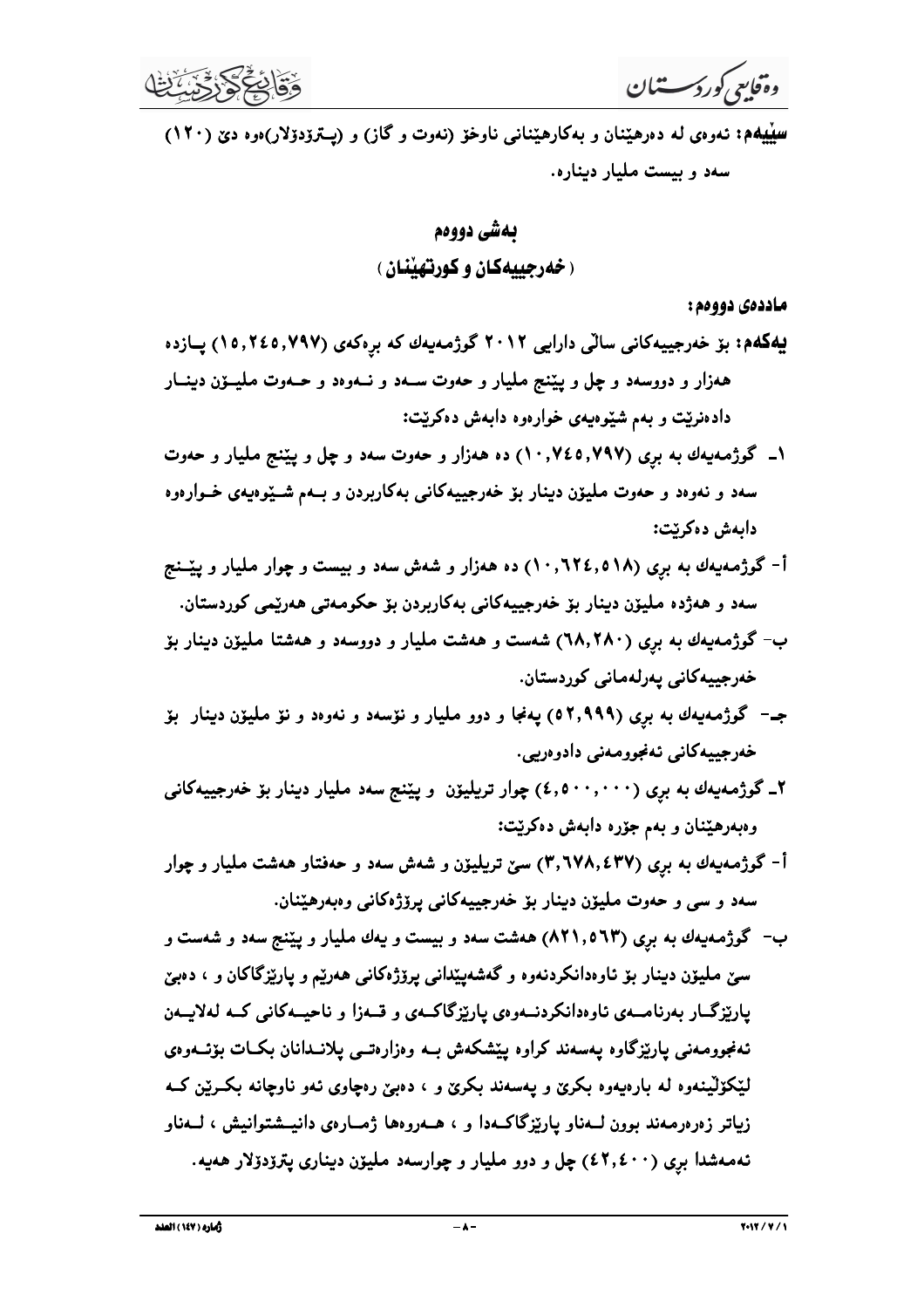و*ه قایعی کورکسستشال*<br>فرقهایعی *کورکسستشال*ی نه خشه بو کینشراو که بهبری (۲۰۰٤٤,۸٤۷) دوو هدار و چل و چوار ملیار<br>در ههشت سده و چل و حدوت ملینزن دینار دهخهمایننریت و نهم کورتهپننانه بهو گوژمهیه<br>دادهپزشری که بو و وزاردتمی پیش و:*ه<sup>ا</sup>لیاسی کورکرسستشال*<br>1999م: کورتمهیتنانی نهخشه بو کنیشرار که بعدبری (۴۰ شده المنینرنیت و نهم کورت<u>مهت</u>نانه بعو گوژمدیه<br>1999م: برای تهرشت سهد و چل ر حدوت ملیتین دینبار ده دهسایندرنیت و نهم کورتمهیتنانه بعو گوژمدیه<br>194

ماددەى سىيەم :

- و هشتت سدد و چل و حدوت ملیوز دینار دهختهدلنندیت و نم کروتهیتانه بدو گرزمین<br>فادوبزشری که بو دوارادش پزشمندان کار داراد استفاده از این دیگری عیراقی نیتیمادیدا به گرزمی<br>بهادهای استفاده از می همه از این است که از این از این ا
- **لهگاهه:** رژودی ۲۰ /۷ له بردجمی بهکاریردن له هغر سیّ سفرزکایتیبهاکه کم داگریکتوبهای جهانگی به کم داگریکتوره بکن<br>۱- سفرزکایتی شرقی بروین قدرمانیموان:<br>۲- سفرزکایتی شرقی بروین کورمنسان.<br>۲- سفرزکایتی شرقی در این ترکیب در اینک ریژوی دانیشتروانی پاریزگاکان بکریّت.<br>س<u>لیل</u>هم: کەمکردنەوی ریژوی (۱۵٪) له بودجەی بەکاربردنی نەنجومـەنی وەزیـران، جگـه لـه<br>قەرەبوری فەرمانبەران و کۆمەك بـ سندورقی پرزژهی پـدرەپیّدان و گەشەپیّدانى تـوانا مرزىيـەکان و<br>لى آرەب
	- لیّ جیادهکریّتعدو که بوّ سندووقی پرِوّژهی پدرهپیّدان و گدشهپیّدانی توانا مروّییمکان و<br>شارهوا: کهمکردندوهی ریّژهی (۱۵٪٪) له بودجدی بهکاربردنی وهژارهتمکان و نهو فهرمانگاندی<br>به وهژارهتهگیره ریّژهی (۱۵٪٪) له بودجدی بهکروری فه

# اددهی چوارهم :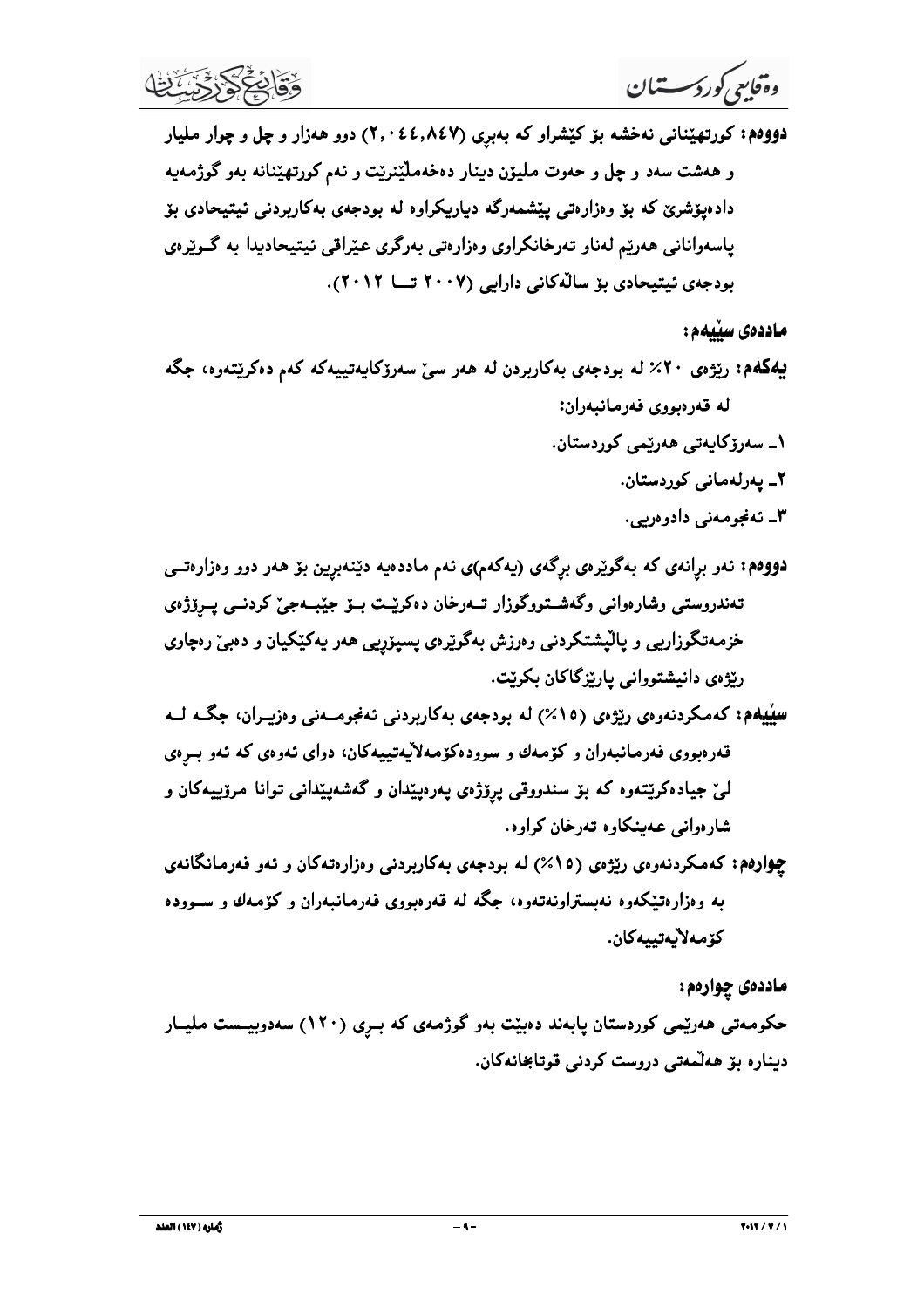ثماره ( ۱٤۷ ) العلد

 $-1$ 

ماددەى نەّىمم:

وهزارهتي دارايي و ئابووري هــــهوريمي كوردســـتان ـــ عـيّـــراق تـــهمويلي حــساباتي وهزارهتـــهكان و ئيدار هکان دهکات بهيٽي سهرچاوه داراييه بهدهست هاتووهکان.

بۆ جیْبەجیْ کردنی حوکمەکانی یاسای ژمارە (٤) سالْی ۲۰۱۱ یاسـای ئەنجومــەنی ئاسايــشی ههرنیمی کوردستان ــ عیّراق گوژمهیهك بهبری (۳۱۸٫۱۵۰) سیّ سهد و ههژده ملیــار و ســهدو پهنجا مليۆن دينار دياري دەكرېّ بۆ بودجەي ئەنجومەنەكە بەمەرجێك ئەو تەرخانكردنە دياريكراوە نهبینته مایهی کهمکردنهوهی قهرهبووی فهرمانبـهران و کۆمــهك و ســووده کۆمـهلایـهتییــهکان و برۆژەكانى باقى يېكھاتەو دامودەزگاكانى حكومەتى ھەرىيە.

دووهم: زیادکردنی مووچهی خانهنشینی وهرهسـهی شـههیدی هـاوولاتی لــه (۱۸۰٬۰۰۰) ســهد و ههشتا ههزار دینارهوه بۆ (۲۵۰٬۰۰۰) دوو سهدو یهنجا ههزار دینار. ماددەى ھەشتەم:

پهکهم: مینحدی هاوسهری و مندال بو وهرهسدی شههیدان سهرف دهکریّ.

شههادهی خوینندن وهردهگرن بهخشینیکیان یئ دهدریت به بری (٤٨٠,٠٠٠) چوارسهد و ههشتا ههزار دینار و به دووجار یییان دهدریت لهماوهی سالی دارایی ۲۰۱۲ دا. دووهم: خانەنشينكراوهكان ئەوانەي كە مووچەي مانگانىەي خانەنيىشينيان بىرى (٤٠٠,٠٠٠) چوار سهد ههزار دینارو کهمتر بهخشینێکیان یئ دهدرێت بـهبری (٦٠٠,٠٠٠) شـهش سهد ههزار دینار و بهدوو جار پیّیان دهدریّت له ماوهی سالّی دارایی ۲۰۱۲ دا.

پهکهم: فهرمانبهراني يله (نۆ و ده) ئەوانەي تەنيا مووچەي ئيسمى و دەرمالەي ھاوسـەرىي و

گوژمەيەك كە برەكەي (١٠٠) سەد مليار دينارە تەرخان دەكريت بۆ پالپشتيكردنى پرۆژەكـانى خزمهتگوزاریی له قهزاو ناحییه و گونده زبان بهرکهوتووهکانی سهر سنوورهکان ئهوانهی پیششتر راگویزرابوونەوە، بەو مەرجەي ئەو گوژمەيە بخریتتە سەر بودجەي يەرەيپندانى ياریزگاكان بــەيپْي رنژهی دانیشتووان و بهههماههنگی لهگهل وهزارهتی یلاندانان.

وةفايعي كوردسستنان

ماددەى يێنجەم:

ماددەى شەشەم :

ماددەي حەوتەم: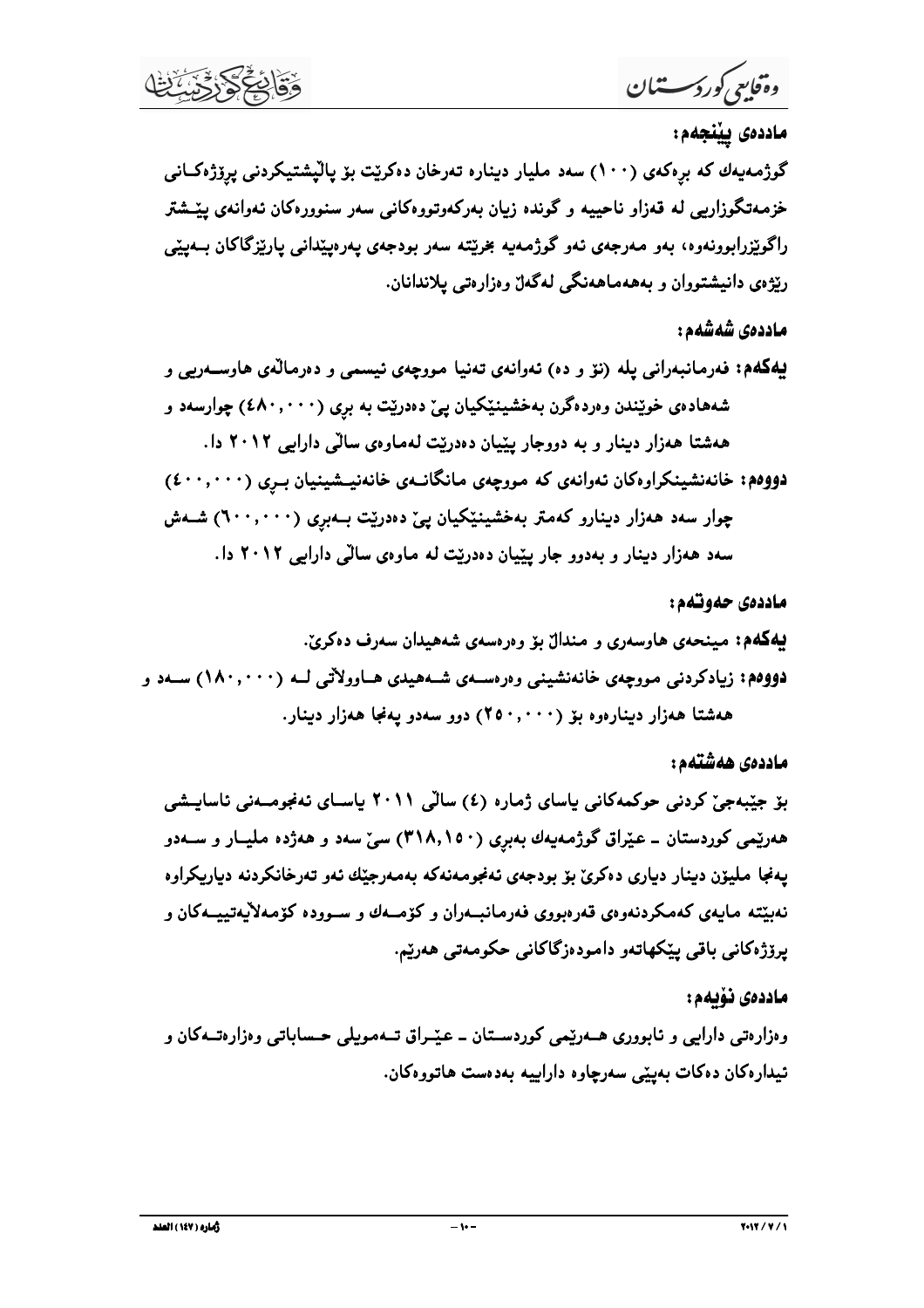وەقايىي كورد كەستىان

ماددەى دەبەم :

پهکهم: ههموو داهاتی فهرمانگهکان نهوانهی که تهمویلی مهرکهزی گشتی تۆمبار دهکری و لهناو بودجهکانې پيداچوونهوهدا ديارې دهکريين.

دووهم: بهدهر له حوکمی برگهی (پهکهم)ی سهرهوه لهسهر وهزیری دارایی و ئابوورییه که: ۱ـ بري داهاتهکاني مانگانــه کــه وهزارهتــي تـهندروســتي بــه دهســتيان دههێنــێ لــه ســهرجهم فهرمانگهکانیدا، بیخاته سهر بودجهی ئهم وهزارهته بــه مـهبهســتـی کــریـنی داوو دهرمــان و فریاکهوتنی خهرجییهکانی چاککردنهوه به ههموو جۆرهکانیهوه و به پێی داواکاری وهزارهت خۆی که دهبین خشتهی داهاته بهدهست هاتووه فیعلیهکان به داواکهوه پیوه گریدرابینت.

۲\_ بــری داهاتـــهکانی مانگانـــه کــه وهزارهتـــی کارهبـــا بـــه دهســـتیان دههیننــــین بـــه هـــهموو فهرمانگهکانیهوه ، بیخاته سهر بودجهی ئهم وهزارهته به مهبهستی پاراستن و چاککردنهوهی تۆرەكانى كارەبــا و ، بەگويرەي داواكارى وەزارەت كــە دەبــێ خــشتەي داھاتــە بەدەسـت هاتووه کانې پيډه گريدراييت.

#### ماددەى ئازدەم :

بری ئەو بەخشینانەی کــه دەدرپّــن بــه وەزارەتـــەکان و بــهو فەرمـانگانــەی کــه بــه وەزارەتـــەوە گرێنهدراون لهدواي پهسهندکردني لهلايهن وهزيري دارايي و ئابوورييهوه وهکو داهـاتي کۆتــايي گەنجینه تۆمار دەكرین ، بەو مەرجەي كە وەزیر تەرخانى بكات لەناو متمانەكانى (اعتمادات)ى وزارهتهکهدا بیان ئمو لایمنمی که به وهزارهتموه گرێنهدراوه ، تا بۆ ئمو مـهبـهستـه سـهرف بکرێ که بۆي بەخشراوە.

#### ماددهي دوازدهم:

حکومهتی ههریمی کوردستان یابهند دهبیت بهو تهرخانکردنهی بـهبری (۱۲۰) سـهد و بیـست ملیار دینار کراوه بۆ دریژهدان بــه جیبــهجی کردنــی پــرۆژهی پـهرهپیّــدانی توانــا مرۆپیــهکانی کوردستان به مەبەستى ئامادەكردنى كاديرى پسپۆر لە بوارە جياجياكاندا كە ھەرپم يێويــستى يێيان هەيە، ئەويش لەرىپى زەمالە و نێردە و توێژىينەوە و خولى مەشقكردن لە ژێر سەريەرشتى دهستهیهکی بالاکه بهسهروکی نهنجومهنی وهزیران و جیکگرهکهی و ههریهك له وهزیرانی (یهروهرده و خوینندنی بالا و تویژینهوهی زانستی و یلاندانان) ییّك دههپنریت و بـهگویرهی ئـهو پـهیرهوهی كەلەلايەن ئەنجومەنى وەزيرانەوە يەسەند كراوە.

أماره ( ١٤٧ ) العلد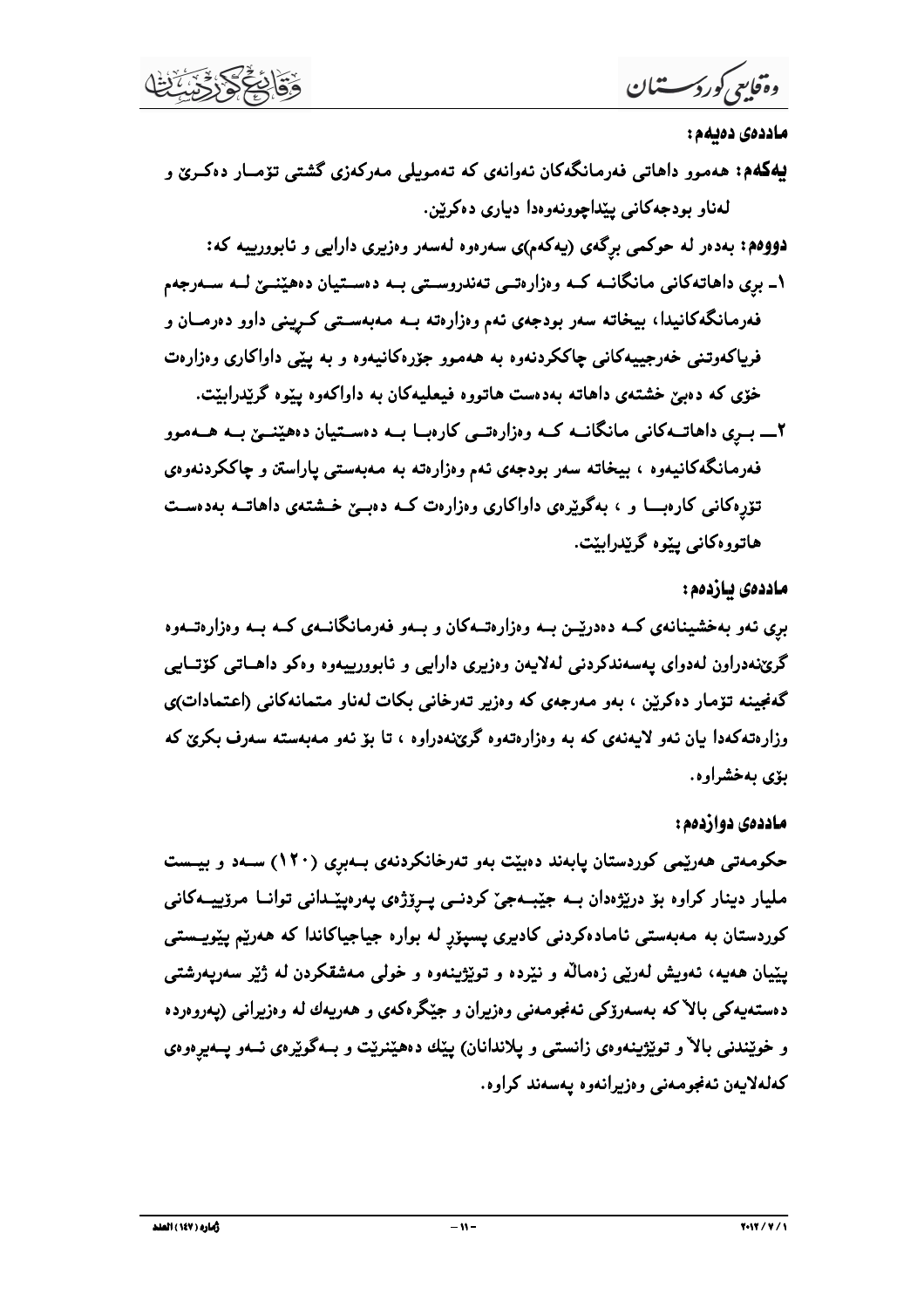وةفايعي كوردسستنان

ماددەي سٽزدەم :

دووهم: گوژمهیـهك بـهبرِي (١٥) پـانزه هـهزار ملیـار دینـار تـهرخان بكـريّ بــوّ ريّكخـراوه ناحکومییهکان بهگویرهی یاسای ریکخراوه ناحکومییهکان ژماره (۱)ی سالی ۲۰۱۱.

ماددهي چواردهم:

وهزارهتي دارايي و نابووريي پابهند دهبيّت به بهردهوامبوون لـهدابينكردني قــهرزي عــهقار بــۆ هاوولاتیان بهگویرهی ئهو پرنسیپ و ریننماییانهی که رهچاودهکریت و بهم شیوهی خوارهوه: پهکهم: برِی (٢٠) بیست ملیوّن دینار بوّ سهنتهری شارهکان و قهزا و ناحییهکان. دووهم: بری (٢٥) بیست و پیّنج ملیوّن دینار بوّ لادیّ نشینهکان.

ماددەى يانزدەم: **بیهکهم:** دابینکردنی سلفهی هاوسهرگیری بۆ هاوولاتیان بهبری (٥) پیننج ملیوّن دینار. دووهم: بری ئهو سلفهیمی هاوسهرگیریی که دهدری به مندالی شههیدان و ئهنفالکراوهکان دهبیتته بەخشىن و ناگەرتىندرتيتەوە.

ماددەي شازدەم :

بهکهم: سەرفکردن لە متمانەکانى (اعتمادات) حساباتى سەرەکى (بەخشينەکان ، كۆمەكەكان، خەرجييەكانى سەرمايەدارى) لەناو بودجەي ھەرێمى كوردستان-عێراق لەلايەن وەزارەتى دارایي و ناپووریهوه دهيئت.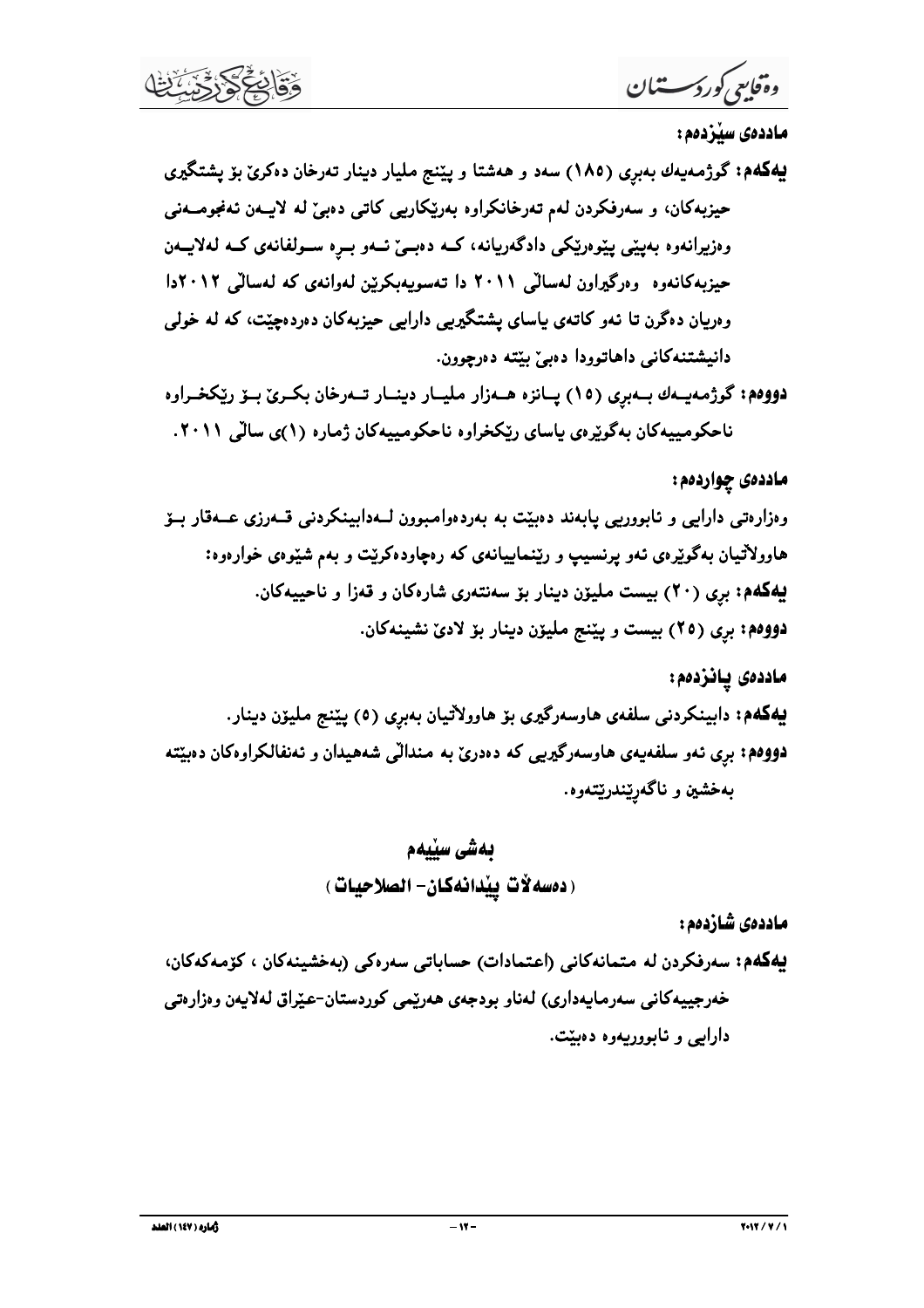وەقاسى كورد سىستىان

دووهم: ئەنجومەنى وەزىران دەتوانىئ دەسەلاتى سەرفكردنى راسىتەوخۆ بىدات بــە وەزىرەكــان و سەرۆكى لايەنەكانى گرێنەدراو بە وەزارەتــەوە و، وەكيلــى وەزارەتــەكان و بەرێوەبــەرە گشتيپيەكان و سەرۆكى يەكە ئېدارىييەكان لەبەر رۆشنايى تەرخانە متمانــە يێكراوەكــان (التخصيصات المعتمده) لهناو بودجهي سالانهياندا، و ئهمهش به برياريْكي ئهنجوومــهن دهبن که بو نهم مهبهسته دهرچووبین و نهنجوومـهنیش دهتوانـــین چـاو بــهو دهســهلات بهخشینهدا بخشیننیتنموه بهیپیی بهرژهوهندی گشتی و پرهنسیییی لامهرکهزی پیاده بکا.

ماددەى جەقدەم:

- پهکهم:سەرۆکى پەرلەمانى كوردستان بۆي ھەيە كە موناقەلە لەناو متمانىەكانى تايبىەت بىە يەرلەماندا بكات.
- دووەم: سەرۆكى ئەنجورمەنى دادوەريى لە ھەرپىدا بۆي ھەيە كە موناقەلە لـەنار متمانــەكانى تايبەت بە ئەنجوومەنى دادوەريدا بكات.
- سپیههم: وهزیری پلاندانان بۆی هەپــه بــه پــشت بـهســتن بــه داوای وهزارهتیکــی دیــاریکراو کــه موناقەلەي يێويست لە پرۆژەكانى وەبەرھێناندا بكات لەناو بودجەي وەبەرھێنانى ھەمان وهزارهتدا و ، له سنووري يهك ياريزگا يان قهزادا و لهناو بودجهي يهسهندكراو دا.
- چوارهم: وهزیری دارایی و نابووری بۆی هەیه و به هەماهــهنگی لەگــەلٌ وهزارەتــی یلانــدانان و وەزارەتى مەعنى ، موناقەلەي پێويست بىۆ پرۆژەكانى وەبەرھێنان بكات لـەنێوان وهزارهتهکاندا و له چوارچیوهی یهك پاریزگا بان قهزادا و لهناو بودجهی یهسهندكراودا.

ماددەى ھەژدەم :

- بیهکهم: وهزیری دارایی و ئابووری دهسهلاتی همیه موناقهله له نیوان متمانهکانی (اعتمادات)ی یهك دهروو (باب)دا بكات جگه له بهشي مووچه نهبیّ كه دهكریّ بۆی بگوازریّتهوه بهلاّم نابے لیے بگوازریتەوە.
- دووهم: رهزیری دارایی و ئابووری بازی ههیم موناقهلم للهنیوان متماناهکانی (اعتمادات) دەرووەكانى بودجـه (أبــواب الميزانيـــه)دا بكــات بەمـەبـەســتى دابينكردنــى تواناكــانى ســهرفکردن بـــۆ ئــهو ئيدارانـــهي کــه بريـــاري جياکردنـــهوهيان دهدريّ لـــه وهزارهتێــك و دهبهستریننهوه به وهزارهتینکی ترهوه ، و وهزیری یهیوهندیدار بۆی ههیه موناقهلــه لــهناو يەك بەش و يەكەيەكى سەرفكردندا بكات.
- سیپیهم: نابین هیچ جوّره موناقهلهیهك ئـهنجام بدریّ لـه بوارهکانـی (ئـاوهدانکردنـهوه و یـهرهیپیّــدانـی يرۆژەكانى ھەرپم و ياريزگاكان) لەنپوان ياريزگاكاندا.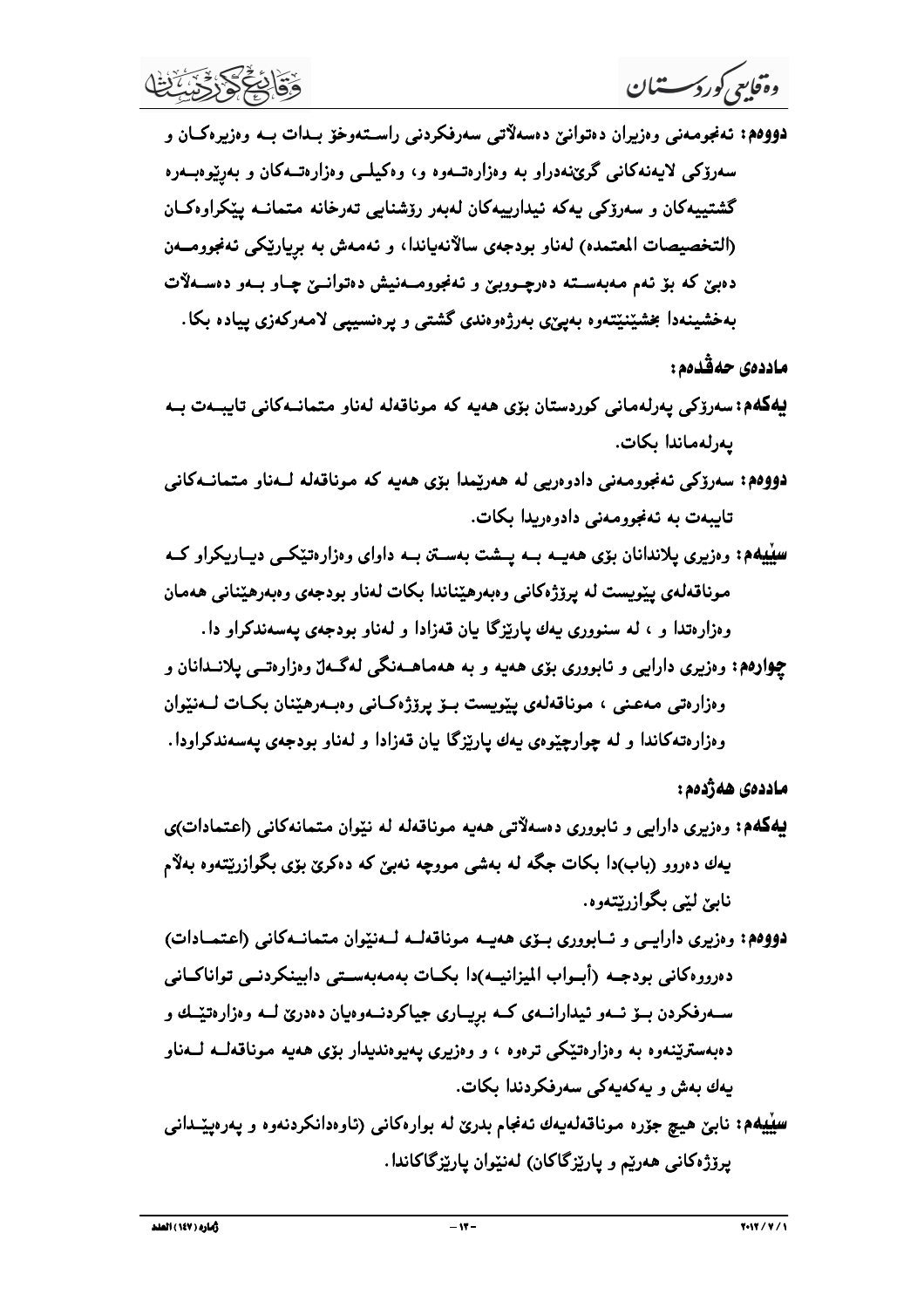گونجاوي خۆيدا و به هەماهەنگى لەگەل وەزىرى دارايى و ئابوورىدا . اددەى بېست: خزیدستندو، بدو متماناندی دیاریکرارن له بودجدی گفتی دا ، و رپکه نــادری بــه چــورنه نــاو<br>نیـلتیزامیـِکمو، بـز ســدوکـردنی زیـاتر لــدوی که لـه بـردجدا دیاریکرارد.<br>چوارهم: و دریری کشتـوکال ر ســدرچارهکنی تار دهســلاتــی پ

تەرخانكراون بۆ كۆمەكى كشتوكالى بەمەبەستى فرياكەوتنى يېداويستييەكان لەكاتى

سپیپهم: له (پهکهم) و (دووهم) دا دهبین رهچاوی ئهمهی خوارهوه بکرین: دهبین سهرفکردن به گویرهی نهو متمانه بینت که یهسهند کراوه له بودجهی گشتی سالانه و بۆنەو دهیوده: سه ملیزن دینا تبیع ز مکات.<br>دووده: سهروکی دهستهکانی که گریزندوران به و دواردتیکدوه دهسه لآتی.<br>سلیه دین از ۲۰۰۹) سرسده هلیزن دینار تبیع نه ملی کات بو هد باری ا.<br>سلیه دینار کرد از ۲۰۰۹) و دوردم) دا دوس دوستهای که می چوارهم: وهزیری کشتوکال و سهرچاوهکانی ئاو دهسهلاتی یئدراوه به سهرفکردنی ئـهو برانــهی

ماددەي ئۆزدەم : **لینفجهه :** نمو متماناندی پهسهند دهکرین لهم یاسایدوا بهکار دهتینریّن تا ۳۱/کانوونی یهکعمی<br>سالی دارایی ۲۰۱۲ و تمو داهاتاندی بددست دهیّنریّن تا ۳۰۱۱/۱۳/۳۱ تومار<br>ماددهیْ نوْزدهم:<br>**بهکهه:** وهزیری پدیرهندیدار دهسهلاّتی سهرفکرد دووهم: سەرۆكى دەستەكانى كە گرێنەدراون بە وەزارەتێكەوە دەسەلاتى سەرفكردنى برێكى ھەيە

که له (۳۰۰) سێسهد مليوّن دينار تێپهږ نهکات بوّ ههر باريّك.

و*قتایی کورکرسستتمال*<br>چــاوادیم: نابسین مـوناقـدلــه نــهـنجام بــــدرئ لـــه خــــدرجی پـــروژه ســــدومایــداداریبــه کـان (بروجــــمـی<br>وبامبرهیم: نــاو، مــــو بــــاو، خـــدوم بــاو، ابراه ایــاو دهــدومایـــاو، ابراه چــوارهم: نابــێ موناقهلــه ئــهنجام بــدرێ لــه خــهرجى پــرۆژه ســهرمايهدارييهكان (بودجــهى وەبەرھێنان)ەوە بۆ خەرجييەكانى بەكارېردن (بودجەي جارى). **بیپنجهم:** ئەو متمانانەي پەسەند دەكرینن لەم ياسايەدا بەكار دەھینىرینن تا ٣١/كانوونى يەكەمى #'&CKSTPPQPSQOP'KL?",>?!@)%U()% 4= 9K@\$%A 7ASTPS."\$#\$%.R1( C4Z@\$%:)ASTPS."\$#\$%.R1(."KC=\$A%)A\$VW#)A K@\$%5X 4YL?",)% DL?",)%#&CKSTPO."\$#\$%.R1([\W= /%:4 -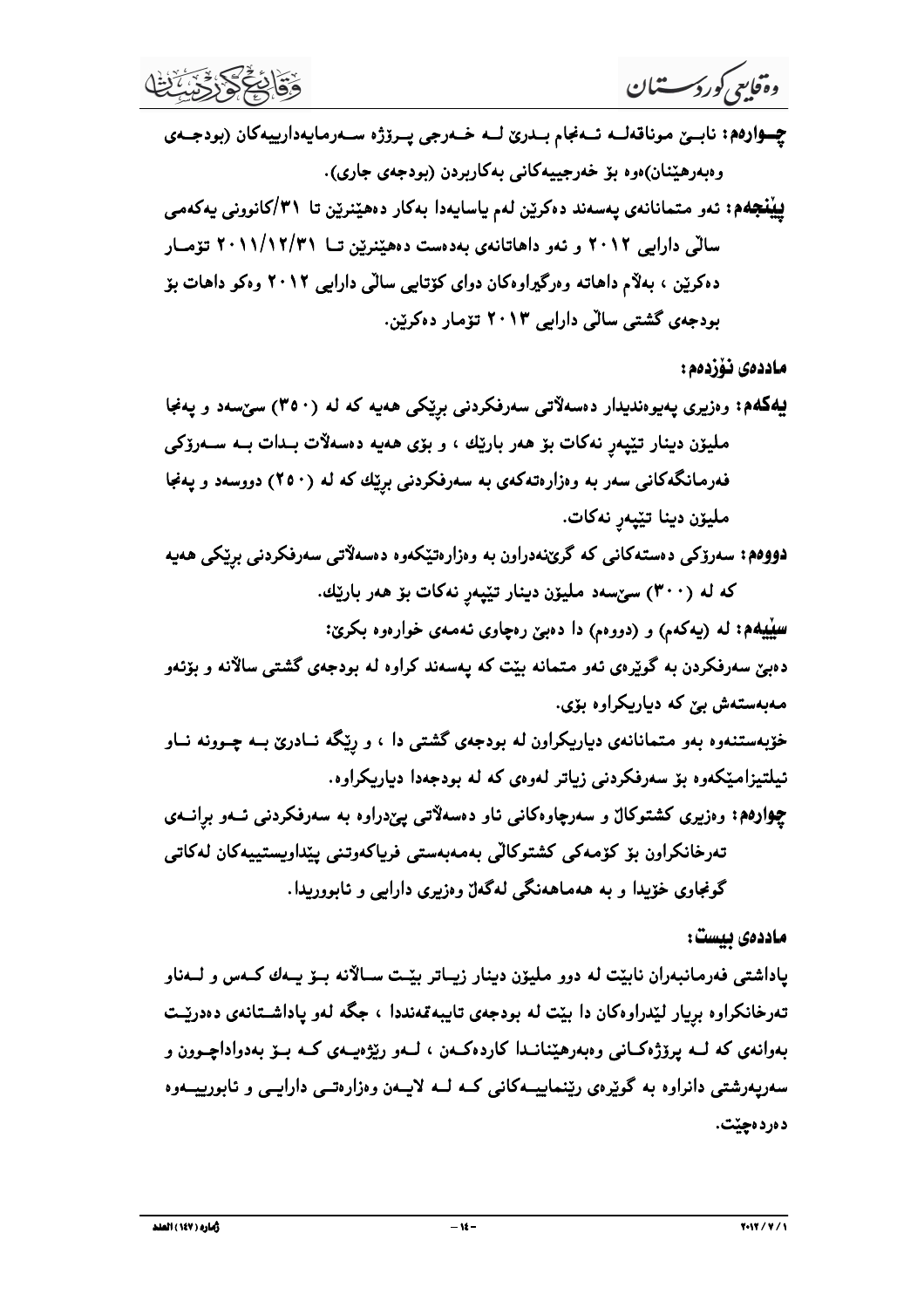بەشى چوارەم <u>(مىلاكـــات)</u>

ماددهی بیست و یهك:

و*ەگایعی کورکرسستنان*<br>اماددەی بییست و بیەك:<br>اماددەی بییست و بیەك:<br>'' ماددەی بیست و دارايــی و ئــابووری بــه هەماهـ<br>نامادەكردنى وردەكارى مـيلاكاتـی دامـودەز<br>هەرتيم كه (٧,٠٠٠) حەقدە هەزار پـلەی و هو**وەم:** دامـودەزگاكان و و یهکــهم: وهزارهتــی دارایــی و ئــابووری بــه هـهماهــهنگی لهگــهلٌ وهزارهتــهکانی تــردا ئـــهرکی ئامادەكردنى وردەكارى ميلاكاتى دامودەزگاكانى ھـەرپم بــۆ ســالى دارايــى ٢٠١٢و بهسەند كردنيشى له ئەستۆ دايە لەبەر رۆشنايى تێچووى مووچـه يەسـەندكراوەكانى ههریم که (۱۷٫۰۰۰) حهڤده ههزار یلهی وهزیفی نویّ باوه له سالی ۲۰۱۲ دا.

- دووهم: دامودهزگاکان و وهزارهتهکان و ئمو لایهنانمی که گرێ نهدراون به وهزارهتێکەوه ، ئەرکى دابهشکردنی ژمارەی ئەو يلە وەزيفييە نوێ باوانە لەناو ميلاکاتی سالٽی ۲۰۱۲دا بەسەر میلاکاتی دامودهزگاکانی هەرپیم و پاریزگاکان دەگرنه ئەستۆ بە گویرەی ئەو رینماییانەی له ئەنجوومەنى وەزىرانەوە دەردەچيىت تاوەكو بياساي ئەنجومەنى راژەي گىشتى ھــەرىيمى كوردستان ژماره (۷) سالي ۲۰۱۱ جيّبهجيّ دهكريّت.
- **سینیپه**م: وهزارهتهکان و ئـهو لایبهنانـهی کـه گرین نـهدراون بـه وهزارهتینکـهوه ئـــهرکـی جاردانـیــان لـــه ئەستۆداپە بۆ يلەكانى وەزيفەي نوێ لە ناوميلاكاتى ٢٠١٢دا لە رۆژنامەكانى ناوخۆ و دهيّت ميّكانيزمي دامەزراندن و مەرجەكانى بەك بن و له يەك كاتدا بلاوبكريّنەوه .
- چ**واردم:** وهزارهتهکان و ئـهو لايـهنانـهى کـه گرێ نـهدراون بـه وهزارهتێکموه ئـيلتـيزام بـهو خشتـانـهوه دهکهن که ژمارهی فهرمانبهران و ناوو ناونیشان و پلمکانی وهزیفمی ئموانسهی تیندا تۆماركراوه كه تازه دامەزراون به گويرهي ئەو رېژەبپەي كە لە سەرەوە ئاماژەي بۆ كرا لهگهلٌ بریارهکانی تایبــهت بــه دامـهزرانــدنیان. ئـهگــهر وهزارهتــی دارایــی و ئــابووری سەريپنچى تېياندا دۆزىييەوە لە ئاست ئەو رېژەيەي كە يېنىشتر ئامــاژەي بــۆ كــرا ئـــەوا بريارهکاني دهرچوو به پيچهوانهي ئهمه بۆ دامهزراندنهکان رهت دهکريننهوهو ئهنجوومەنى وهزیرانیشی لی ناگادار دهکریتنموه و نیجراناتی باسـایی دهرهـمق بـه سهریینــچیکاران دەكرتت.
- **بیبنجهم:** نابین به گرین بهست کهس دابمهزریٰ به بــی رهزامـهنــدی وهزارهتــی دارایـــی و ئـــابووری وئهولهويهت دهدريّ به چهسياندني ئهو گريّ بهستانهي كه كاريان يېدهكريّ .
- **شهشهم:** هیچ جۆره دامەزراندنی٘ك ئـەنجام نادرێ بۆ وەزیفـه قیادیـهكان لـه (بـەریوەبـەرى گشتیـهوه بهرهو ژوور) ئهگەر هات و دەرەجەي وەزىفيەكەي نەبوو لە ياساي وەزارەتەكە يان ئــەو لایهنهی گرێ نهدراوه به وهزارهتهوه له پهپکهری ریکخستنی دا.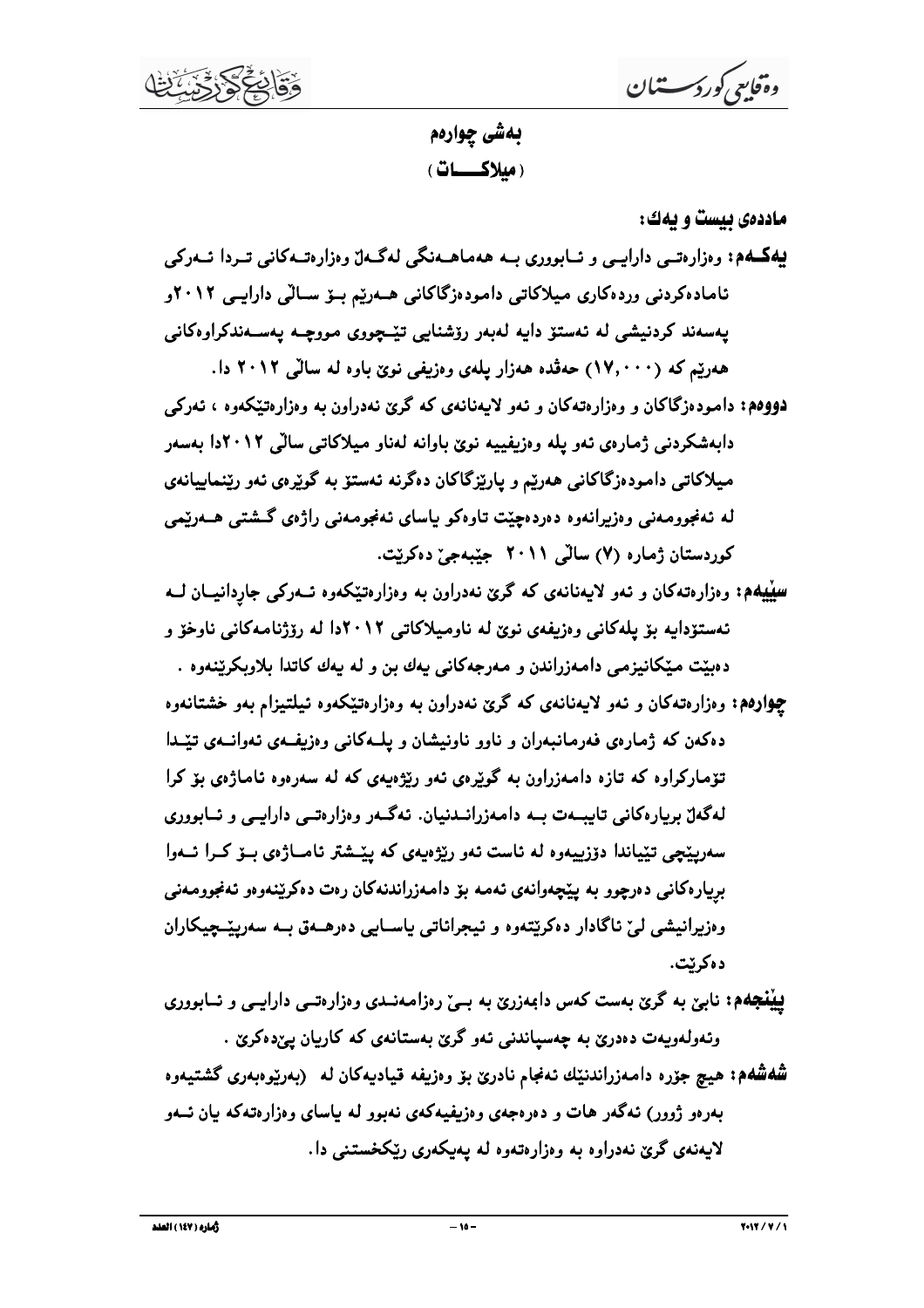وەقايىي كوردىسستان

ماددەي ئىست و دوو :

ئەوكاتــەي كــە رەزامەنــدى درا بــۆ گواســتنەوەي خزمـەتــەكانى فەرمـانبــەر لــە فەرمـانگەيــەكى فەرمانگەكانى ھەربىمەوە بۆ كەرتى تايبەت:

بیهکمه: وهزارهتي دارايي و نابووري نيوهي ئهو مووچهيه دهگريته ئهستۆ کــه وهږيــدهگرت لـــهو فهرمانگهیــهی کــه گواســتراوهتهوه تێیـــدا و بـــۆ مـــاوهی (٥) ســـێ ســـالٌ لـــه روّژی گواستنهوهیهوه ، بهمهرجێك به یهكجاری یهیوهندی لهگهلٌ فهرمانگهكهی دا بیچریننیْ.

دووهم: ئەر فەرمانگەيەي كە فەرمانبەرەكەي لىّ گواستراوەتەوە مووچـەي ئامــاژە بـۆكراو لــە برگەی (پەكەم)ى سەرەوەي ئەم ماددەيە ، بۆ ئەو لايەنەي كەرتى تايبەت سەرف دەكات که فهرمانبهرهکهی بۆ گواستراوهتهوه.

**سیبیهم: ل**هسهر وهزارهتی دارایی و نابوورییه رینمایی پیویست بو ناســانکاریی جیّبــهجیٌکردنی حوکمهکانی ئهم برِگهیه دهربکات و سهروکار و مهرجهکانی دیاری بکات.

ماددهی بیست و سیْ:

وهزیری پهیوهندیدار بیان سهرۆکی ئهو لایهنهی که گرێ نهدراوه به وهزارهتیکموه بۆی ههیــه ئــهو فەرمانبەرانە ئيحالەي خانەنشيني بكـات كــە زێـدەن لــە يێويــستى ، ئەوانــەي كــە خزمــەتى خانەنشينيان كەمتر نييە لە (١٥) سالٌ لەسەر داواي خۆي.

> بەشى يێنجەم ( حوکمهکانی نه نحامگیری-ختامی)

> > ماددهی بیست و چوار:

ئەو داھاتانەي نەوت كە لە ئەنجامىي پ<sub>ې</sub>ۆسەكانى نەوتى تايبەت بە كيلگەكانى نەوتەوە بەدەست دنین له حیسابینکی بانکی تایبهت دادهنریت بهگویرهی حوکمهکانی دهستووری عـیراق و یاسـای نهوت و گازی ههریم تا نهو کاتهی باسای سندووقی کوردستان بۆ داهاتــهکانی نــهوت تـهشــریع دهکریت که له ماددهی یازدهی باسای نهوت و گازی ههریمی کوردستان ــ عیراق ژماره (۲۲)ی سالى ٢٠٠٧دا هاتووه.

ماددهی بیست و بیننج: دەبىن حكومەتى ھەرىيمى كوردستان، يەرلەمانى كوردستان لە ھەر گۆرانپىك ئاگادار بكاتەوە كە له بهشی بودجهی ههریم بوّ سالی ۲۰۱۲ دا روودهدا بهمهبهستی پهسهندکردنی.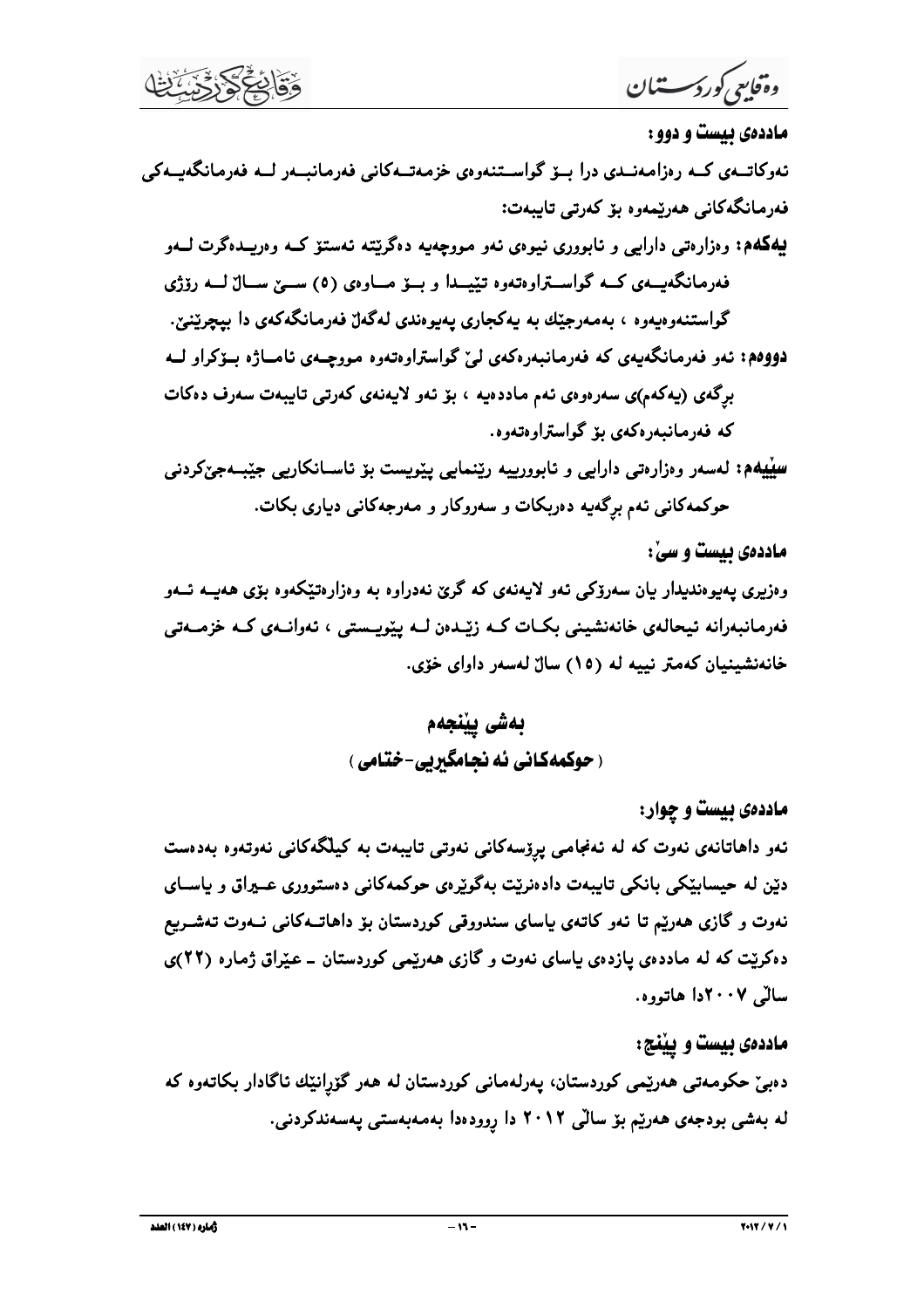وةفايعي كورد سستان

ماددهي بيست و شهش :

دوای تهشریعی یاسای بودجهی ههریمی کوردستان نابسی بههیچ جوّریاك داوایـهك رووبــهرووی وەزارەتى دارايى بكريتتەوە بۆ ھەر تەرخانكراويكى زيادە.

ماددهی بیست و حدوت:

وهزارهتهکان و فهرمانگهکانی ههریم ههموو حیساباتی مانگانه (بودجهی پیداچوونهوه) لهکاتی خۆيدا و لەماوەيەكدا كە لە (١٠) رۆژ تێيەر نەكات لە كۆتايى ھەر مانگێكدا يێـشكەش بـە وەزارەتى دارايى و ئابوورىيى/بەرێوەبەرايەتى موحاسەبە دەكەن.

ماددهی بیست و ههشت:

سەرۆكى فەرمانگەي يەكەي خەرجييەكان ئېجالەي لێكۆلێنـەوە دەكـرێ بـەگوێرەي رێـساكانى پاسایی و ریننماییه کارپیکراوهکان ، ئەوەی دوادەکەوێ لە پیّـشکەشکردنی حیــساباتی کۆتــایی سالى ٢٠١١ بۆ فەرمانگەكەي لەكاتى دياريكراوي خۆيدا بەگويرەي رينماييەكان. ماددهي بيست و نؤ :

- ۱ـ ههموو وهزارهتهکان و ئهو فهرمانگانهی سهر به وهزارهت نین ئهرکی دابهشکردنی نهفـهقاتی بهکاربردن و وهبهرهیننانیان دهکهویتنه نهستو بو سهر یاریزگاکانی ههریم به رهچاوکردنی چری دانیــشتووانی هــهر پارێزگایــهك و ئــهو ناوچــانهی كــه زیــانی زیاتریــان بهركــهوتووه يــاش جياکردنهوهي خهرجييهکاني مهرکهزي وهزارهت.
- ۲ـ يارنيزگاکان گشتيان دەبىێ ھەماھەنگى لەگەلٌ وەزارەتەکان و ئەو لايەنانە بكەن كە گرێنەدراون به وهزارهتینکموه بو دلنیابوون له جیبهجینکردنی برگهی سهرهوه له بریاری بودجهی گــشتـی و پهسەندكردنى و لەكاتېكدا كە بودجە دەكەوپتە بوارى جېيىەجىركردنى فېعلىييەوە.

ماددەى سېبەم :

دەبىؒ حكومەتى كوردستان كار بكات بۆ بە دەست ھێنانى بەشى خۆي لە يترۆدۆلار بۆ سالْەكانى ۲۰۱۰ و ۲۰۱۱ لهلای حکومـهتی ئیتحـادی، (۱) دۆلار بــۆ هــهر بــهرمیلیّك نــهوتی خـاوی بەرھەمھێنراو لە يارێزگادا يان (١) دۆلار بۆ ھەر بـەرميلێك نــەوتى خـاوى تــەكرير كــراو لــە یالاَوگەکانی یارێزگاداو جا (۱) دۆلار بۆ ھەر (۱۵۰) مەتر سێجا لە گازى سروشتى بەرھەمێنراو له پارێزگادا، و ئەو برانەي كە بە دەست دەھێنرێن لە داھاتوودا بۆ ئەو ناوچانە سەرف دەكرێن كە لێيانەوە بەرھەم ھاتوون.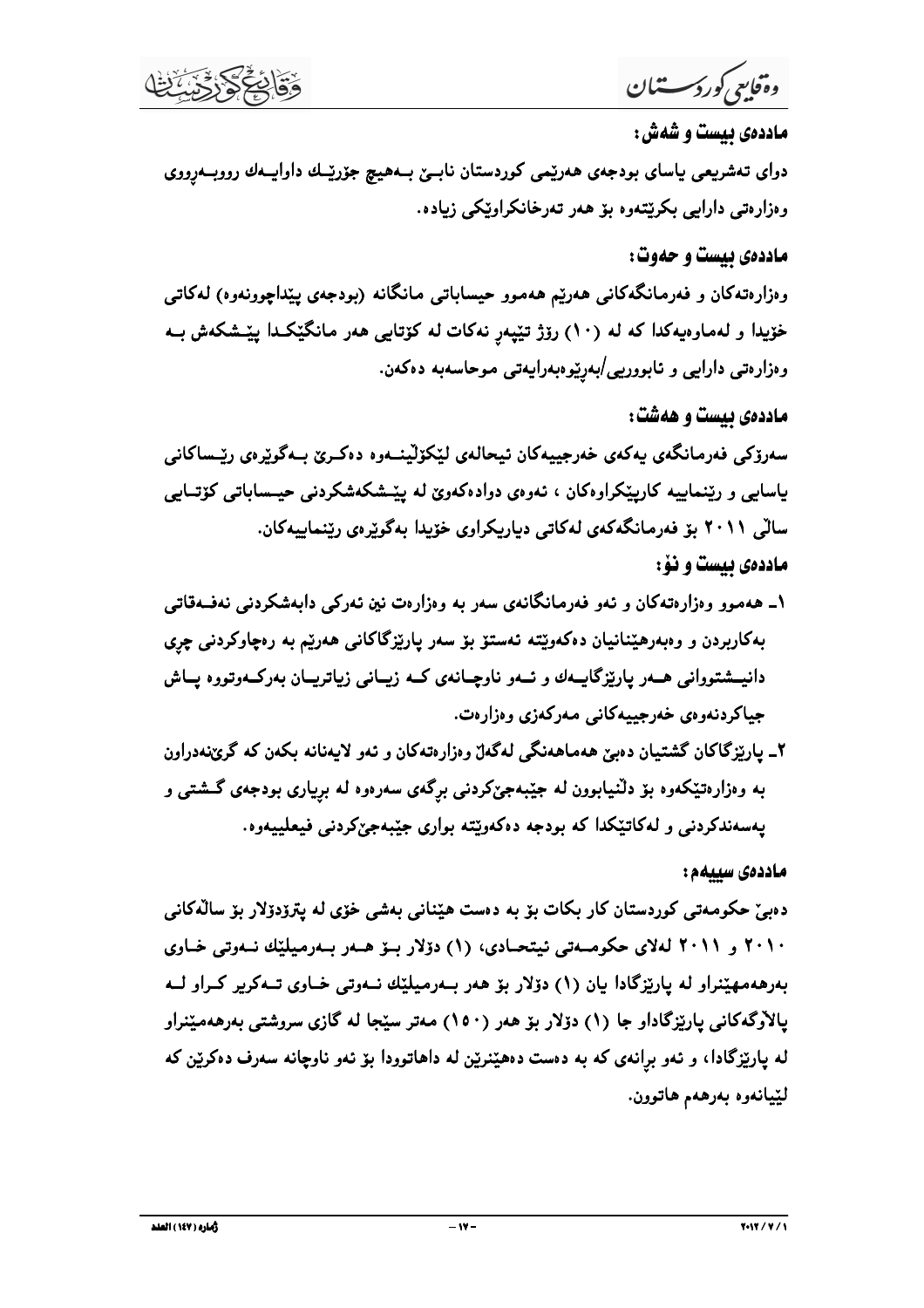$\lambda$ 

ددەي سى و يەك :

- 
- دووهم: له رەسمي گومرگي دەبەخشرىٰ ھەموو جۆرە كەلويەلپىك و سىلعەيەكى ھـاوردە لەلايــەن فهرمانگهکانی ههرتیم و لهلایهن کهرتی گشتی که بهناوی خوّیهوهبیّ و بوّ بهکارهیّنان بیّ
- و«*قالیتی کورکرسستمال*<br>هادندئی سی و یشک:<br>بهکفهم: پاریزگا بزی هامیه هار و دزاردنتی*ان ر*ابسیتری بان بهگویزهی پسیونوی رایان بسمیترین بـ نو<br>(نیادوکارد) بزی هامیه هار و دزاردنتیان رابسیتری بان بهگویزهی پسیونوی رایان بسمیترین

### اددەى سى و دوو :

**لِهکام: ب**اریزگا برّی هم*یه همد* و دزارهتنِك رابسپیّریّ یان بهگریّرهی پسپتزیی رایان بسیپیّریّ بــز<br>قووهم: له ردسی گرمرگی دیروْدکـان لــه هــدر پاریّزگـایـدَلــا لـهـــدو جـیـــدایـی تــدرخانگـراوه تـاویـن<br>فـوهوه: له ردسی فدرهانگدکانی هدریم و ایلان بودن به این این کردنی گشتی که بخاری طویه ویین و بود به کارهیتان بری<br>همایشگاه : ندر استفیندی سربره در این کارتری کنید و این در این در این در این این در این این در این این این این<br>همایش به دوره اس جیگردگان و نمکرتیز و تختامانانی پهارله مان و سعرزگان تهاجرو مـــانی و رزیـــان و جیگردگـــان و در تصوره گـــان<br>و در ایر دکان و تــدراندی به پـلدی تــدران و تــدراندی مــورچـه و روز بــ و رود دکیـلی و دواردت و دوده گــرن و

## اددهی سی و سیّ :

هادددی سی و سی :<br>و مزارهتهکان و ثمر لایمنانهی که گری نهدراون به و دزارهتیکموه ثموانهی کـه نیّــردراو زهمالــه و<br>نیجازهی خویّـندنیان لا همیه له دهرهوی عبراقدا نیلتیزام بکن بهو بعشدی که بیّـیان دانراوه لمو<br>هکدهای سی هو چهاو

### ماددهی سی و چوار: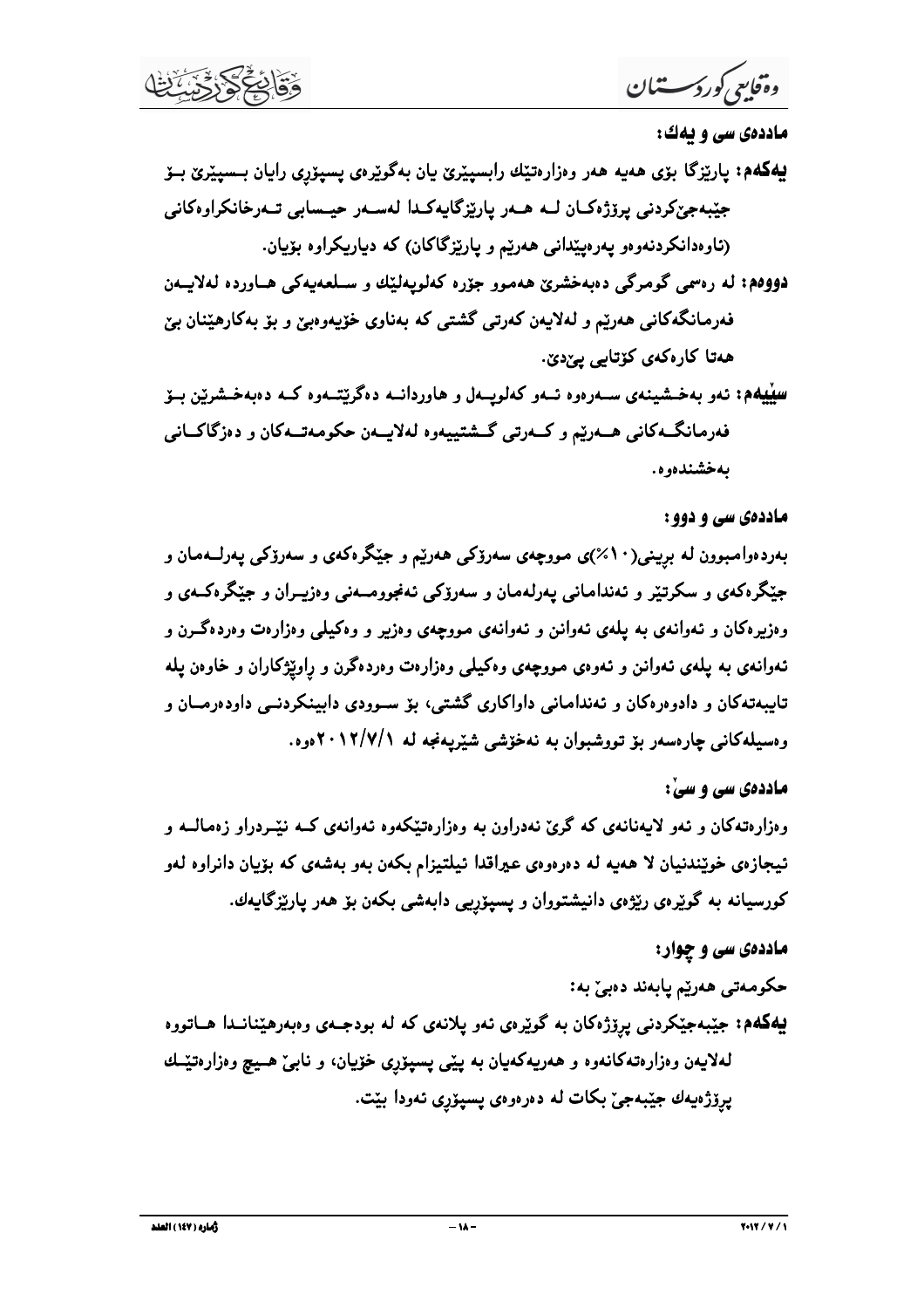وەقايىي كورد سىستىان

دووهم: رِاپۆرتى بەدواداچوونى وەرزىيى يان ھەر چوار مانگ جارێك بدرێتــه پەرلــەمان لەلايــەن وەزارەتى يلاندانانەوە.

ماددهی سی و پیننج: دامهزراندنی سهرۆکی دیوانی چاودێری دارایی به گوێرهی ئهو میکانیزمهی که له پاسای ژماره (۲)ی سالْمی ۲۰۰۸دا هاتووه، له ماوهیهکدا که له (۳) سیّ مانگ تیّیهرنهکات له روّژی یهسهند كردنى ئەم ياسايەوە.

ماددهي سي و شهش : یینکهیننانی دهستهی (دهستپاکی ــ نهزاههت) له ههریمدا به گویرهی یاسای دهستهی (دهستپاکی ــ نەزاھەت) ژمارە (٣)ى سالْمى ٢٠١١، لە ماوەيەكدا كە لە (٣) سىّ مانگ تێيەرنــەكات لــە رۆژى پەسەند كردنى ئەم ياسايەوە.

ماددهي سي و حدوت:

دەبىن سەرۆكى حكومەتىي ھەرپىمى كوردستان ھەموو رېوشوپنىه دەستوورىيى و ياساييەكان بگرېتتە بەر بۆ بەدەستھێنانى ھەموو موستەحەقاتى حكومەتى ھەرێم لەلاي حكومەتى ئيتيحاديدا.

ماددهی سی و ههشت:

حکومهتی ههریمی کوردستان دهبیّ پرِۆژەی بودجهی سالّی دارایی ۲۰۱۳ له ماوەیەکدا بنیریّته پهرلهمان که زیاتر نهبیّت له دوو ههفته لهو کاتهی که پاسای بودجهی حکومهتی ئیتیحادی دیّته يەسەند كردن.

ماددهي سي و نوْ:

وهزارهتی دارایی و نابووری بهردهوام دهبینت لــه ســهرهفکردنی ســلفهکانی (ســلفه و بهخـشینـی هاوسهرگیری، قمرزهکانی بانکی عـهقار و کشتوکال و پیشهسازی و پرۆژه بــچووکهکان) تــا ئــهو کاتمي بودجمي سالي دارايي داهاتوو برياري ليّ دهدريّ.

ماددەى چل : حکومەت دەبىز نە پهکهم: ئامادهکردن و دهرکردنی پهپرهویکی پهکگرتوو بۆ دهرمالهی فهرمانبهرانی ئــهوانی لــه فەرمانگەكانى ھەرپىمدا كار دەكەن بە ئامانجى بەدىيھيننانى مەوزوعييەت و عەدالەت و يەكسانى.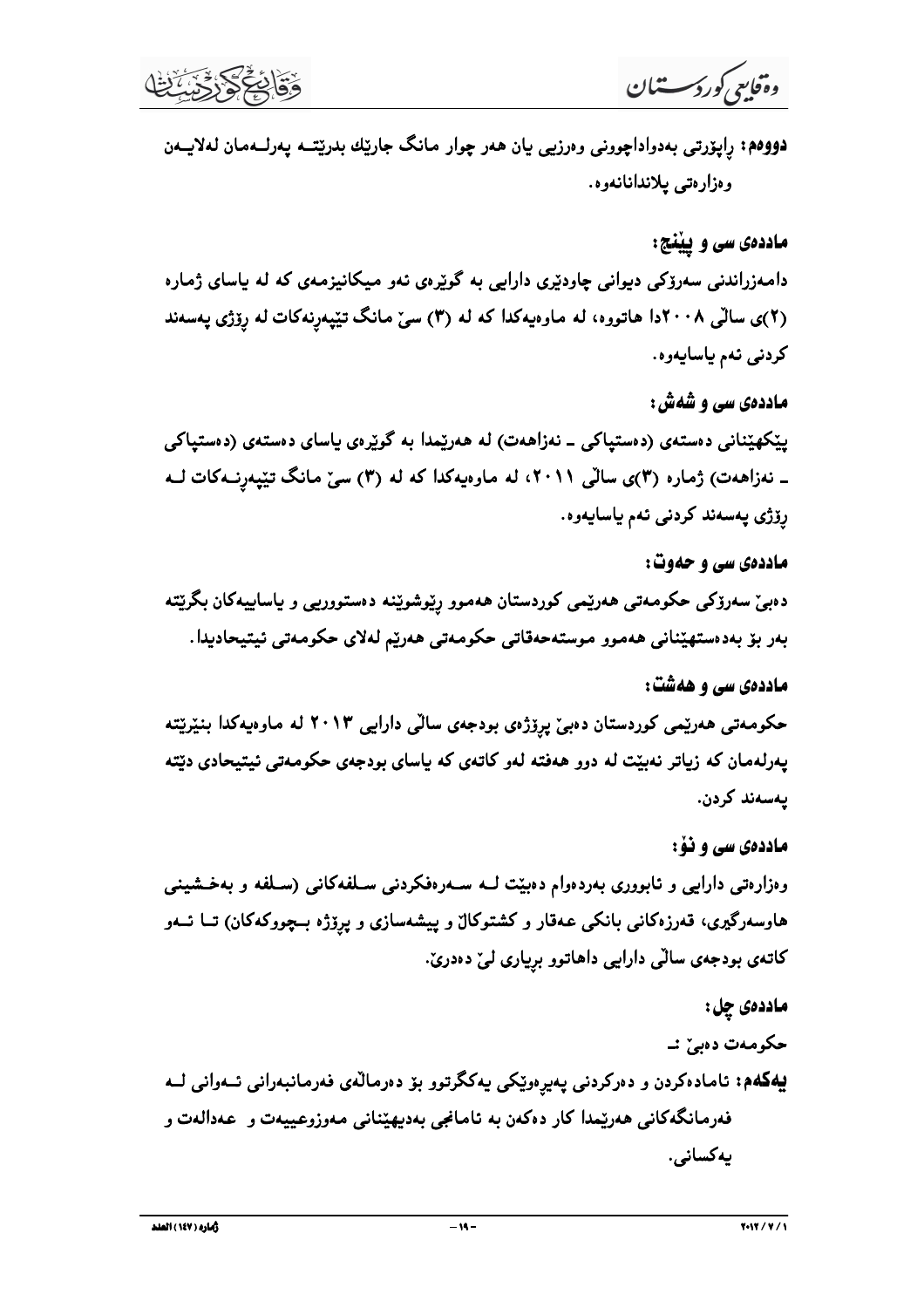$\lambda$ 

وء**َثا** *إنتح أو رك<sup>س</sup>تـــــــّـا ل***ن**<br>فـــووهم: بــديـهيتــنـلن يـــدكســـانى لــد نــتـوان ده.رمالــدى فــرهــانــوانـــنـــوانــدى فـــدة كــز ده<br>الدقاع السابقان المستقومات السابقان لــد السابقان المستقومات السابقان الـ

دی چل و یهګ:

## ه چل و دوو :

ودقایی وروکستمان<br>1999م: بهدیهپّنانی یهکسانی له نیّزان دورمالدی فهرمانبهرانی نمواندی له همزینما کار دهکست<br>اماددوی چل و یهای:<br>نمودکانی له کاتی تممبور کردنی دورارهتمکانیان.<br>1942 تهرینی و دوران دهبیّ کهمبورنمو بی دورمالهکانیا

هادددي چل و يفاتئ:<br>ته فبرمه نمى و دايران د«بئ په پرد و ريتنماييم كان ده ريكات بتر تاسانبورنمى كـاركردن بـه مه پيشـى نـهم<br>كـاددي كـاد ) و دور به دواد ) جروريان بتر بكات و چى دكرى با توجيد بن ته ده دايست و باسمايددا لنيسان<br> هۍ چل و سي: ماددهئ چل و دوو :<br>تەفېرمەنى رەزيران دەبئ تيغر پيشمنياز ر بالسيارداندى هو دركايت برنگدينداران ن تيماييسكانى بينورسست<br>ز بارتين كار بار ايران د ايران بارتي كار ايران د ايران د ايران د ايران د ايران د ايران د ايران د ايران د

ماددهی چل و چوار: دروردی «اربهی و تسبیروری بستهمستندهی مسند، واربیوری پارسنده از این بیسه سامی پیویست<br>دورددکات بز ناسانکاری جینبدجیّ کردنی حوکمهکانی نام باسایه و دیاریکردنی دوسهلآت بینانی<br>معاددهیّ کون بز نیداردکانی حکومهت لهماوهبهکدا که له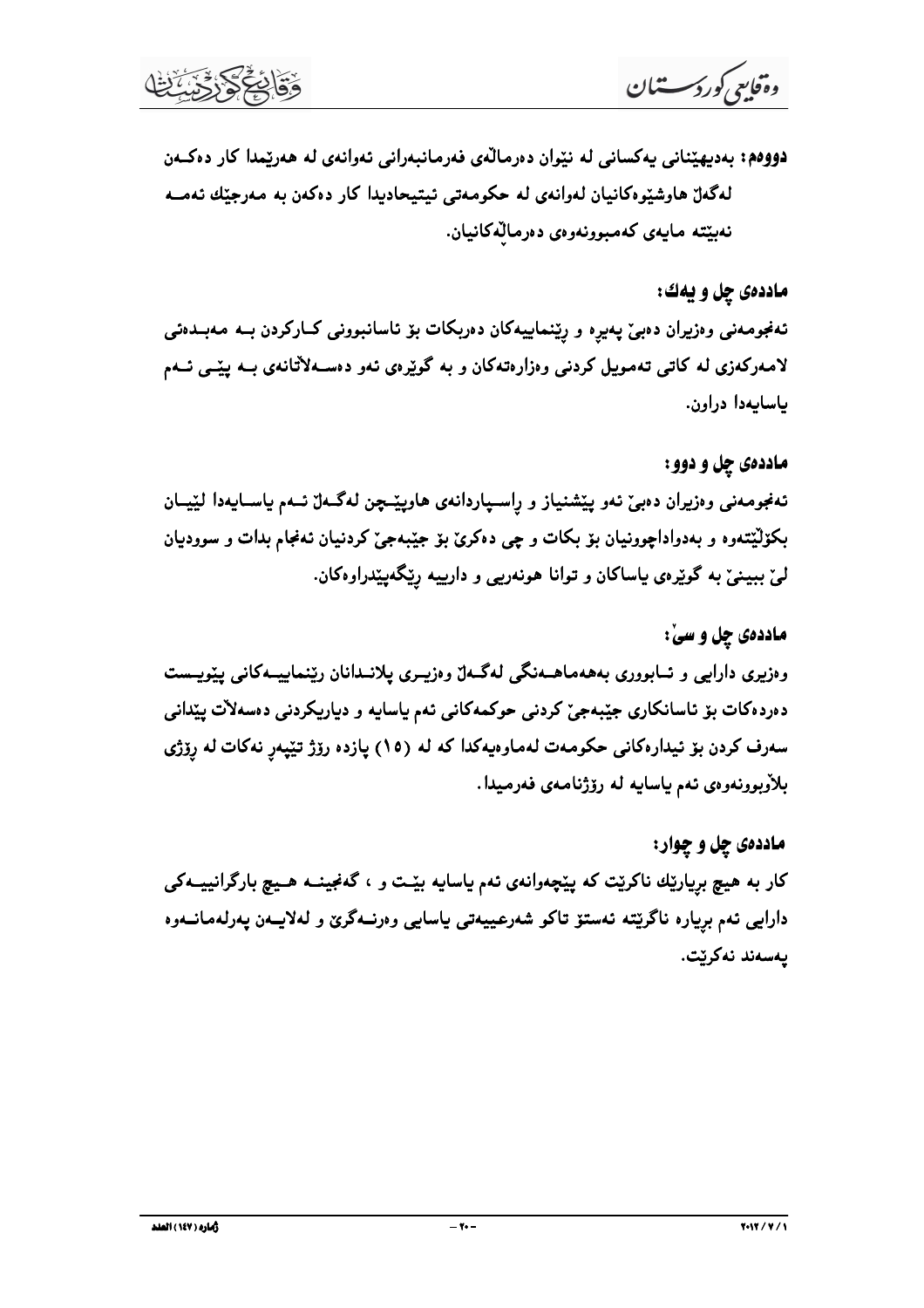دَقَابِحَ دَدْدَ

وةفاييج كوردسستنان

ماددهي چل و پيٽنج: لەسەر ئەنجومەنىي وەزىران و لايەنە پەيوەندىيدارەكان پێويستە حوكمەكانىي ئەم ياسايە جێبەجێ بكەن. ماددهي چل و شُهش : تهم یاسایه له رۆژنامهی فهرمیی (وهقایعی کوردستان)دا بلاّو دهکریّتهوه و له (۱۲/۱/۱/۱)هوه جێؠەجىٰ دەكرێ.

مسعود بارزاني سەرۆكى ھەرپمى كوردستان – عيراق

> هەوللا ۲۷/ حوزهیران /۲۰۱۲ ی زایینی ۷/ یوشیهر / ۲۷۱۲ ی کوردی ۷/شەعبان / ۱٤۳۳ كۆچى

هۆيەكان دەرچوونى

بۆ بړیاردان له بودجهی ههرێمی کوردستان ــ عیراق بۆ سالی دارایی ۲۰۱۲ نهم یاسایه تهشریع کرا.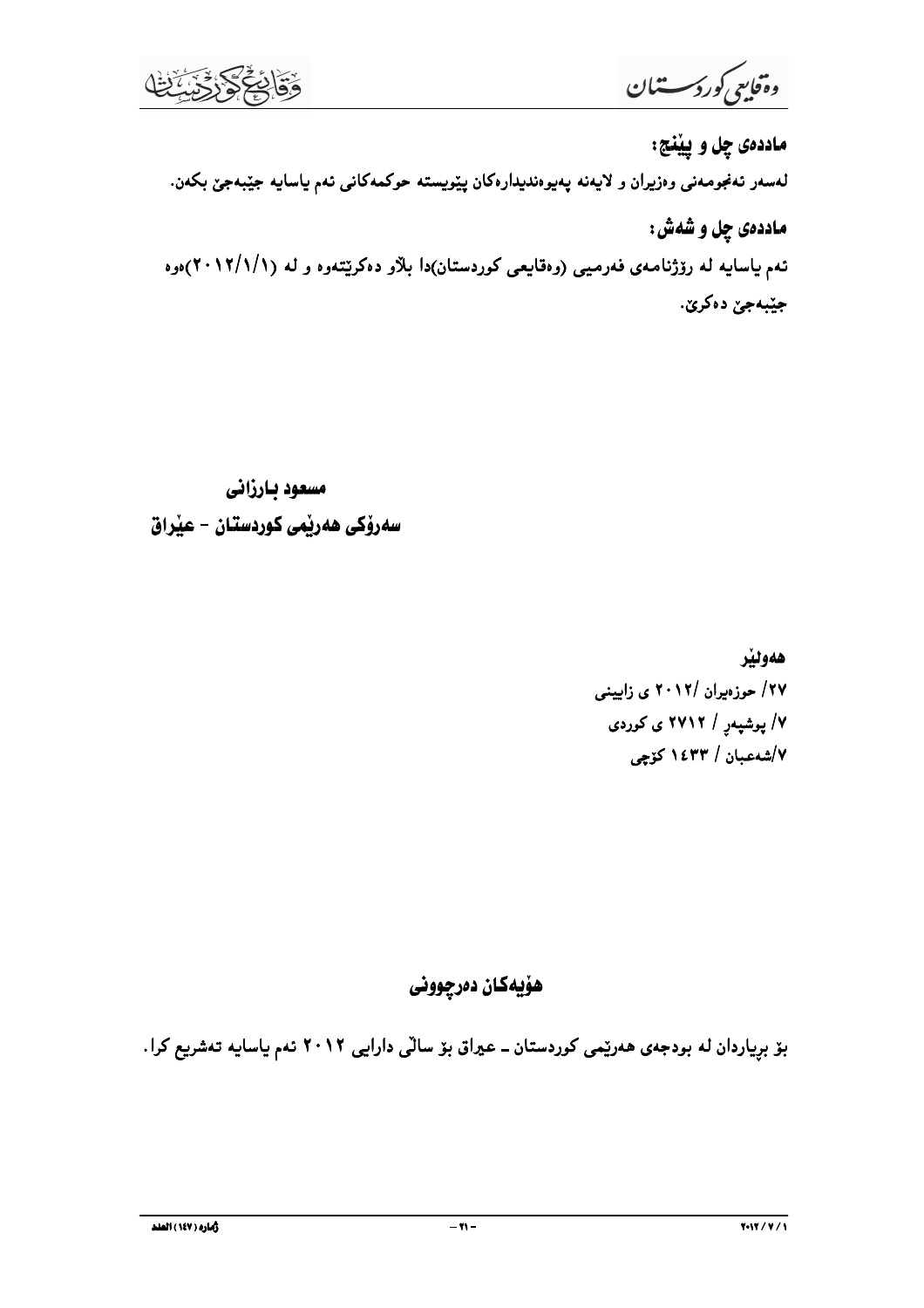وەقايىي كوردىسىتىان

#### راسياردەكان

- ئەو راسياردانەي كە يەرلەمان بەگويرەي ماددەي (٤٢)ى ياساي بودجەي سالى ٢٠١٢ بريارى ليْداوە:
- ۱– لهکاتی ریکخستنی بودجهی حکومهتی ههریم بۆ سالی ۲۰۱۳ دا ئهولهویهت بهوهزارهتی تهندروستی و کشتوکال و سهرچاوهکانی ناو بدرێ و نهو پرۆژانهی که تایبهتن پێیانهوه بهسهر پارێزگاکاندا بــهیێی ريژهي دانيشتووان دابهش بكريت .
- ۲- حکومەتى ھەرێمى کوردستان گوژمەيەك لە بودجەکەي تەرخان بکات بۆ جێبــەجێ کردنــى پــږِۆژەي نەتەرەبى بۆ كوردە فەيليپەكان .
- ۳- کۆمەکى پێشمەرگەى کەم ئەندامى سەنگەر بکرێ و ئەگەر ھات و ھەلى کارێکى ترى دەست کەوت مووچەكەي نەبردرێت .
	- ٤- بەخشینی هاوسەرگیری بۆ مندالْی پی٘شمەرگەی کەم ئەندامی سەنگەر سەرف بکری٘ت .
- ٥- ياداشتێکي خانەنيشيني بدرێت که بەرانبەر مورچەي شەش مــانگي خانەنيــشينەکە بێـت بــۆ ئــەو خانەنىشانە كە حوكمەكانى ياساكانى يېتشمەرگە ژمارە (٣٣،٣٤،٣٨)ى ســالى ٢٠٠٧ى رېزلېينــانى پیشمهرگه و خانهنیشینی کهم نهندامی پیشمهرگه و خزمهت و خانهنیشینی پیسشمهرگه (پاســهوانی همرييم) دەيانگرېيتەوە .
- ٦- بەدەست ھێنانى چارەسەرى يێويست بۆ ئەوانەي لە ئەنجامى بەكارھێنانى چەكى كيميــاويى لەلايــەن رژنیمي بیشوو دژې گهلې کوردستان ئهنگاوتراون .
- ۷– حکومهتی ههریمی کوردستان دهبین زیاتر بایهخ بهو ناوچانه بدات که شویننهوارن یان شوینمی گهشت و گوزارن .
- ۸– مینحهی بیمهی بیکاری نهوانــهش بگریتــهوه کــه دهرچــووی پـهیمانگــهکانی وهزارهتــی پــهروهرده و وەزارەتەكانى ترن .
- ۹– قەرز بدریتته بەو (تەلّەبانەی) كە بەرنامەی يەرەيپندانى و گەشەيپندانى توانا مرۆپيــەكانى كوردســتان نايانگرنتەوە .
- ۱۰ پێوەرى پرەنسييى تايبەت بەو (تەلّەبانە) دابنرێت كە دەخوازن خوێندن لە دەرەوەي ھەرێمدا تــەواو بکەن و لەسەر خەرجى خۆيان .
- ۱۱– دابینکردنی شوققهی نیشتهجیْ بوون بوْ وەرەسەی شــهھیدان ئــهنفالکراوەکان ئـهوانــهی کــه ییپّــشتر سووديان لهم بوارهوه وهرنهگرتووه .
- ۱۲- دابینکردنی دەرمالەی مانگانە بۆ مندالەکانی شەھیدان ئەوانەی لەزانستگا ئەھلیەکاندا دەخويىنن .
- ۱۳ سەرفکردنى مووچەي فەرمانبەرە مەسيحيەكان ئەوانەي كە لــە وەزارەتــەكان و دامــو دەزگاكــانى حکومەتى فيدراليەوە تەنسىب كراون بۆ وەزارەتەكانى حکومەتى ھەرپىم .
	- ١٤- رەچاوى دامەزراندنى دەرچووانى قۆناغى ئامادەيى و ئامادەييەكانى ييشەيى بكريت .
		- ۱۵- پەلە بكريت لە پيكھينانى ئەنجومەنى راژەى گشتى لە ھەريمدا .